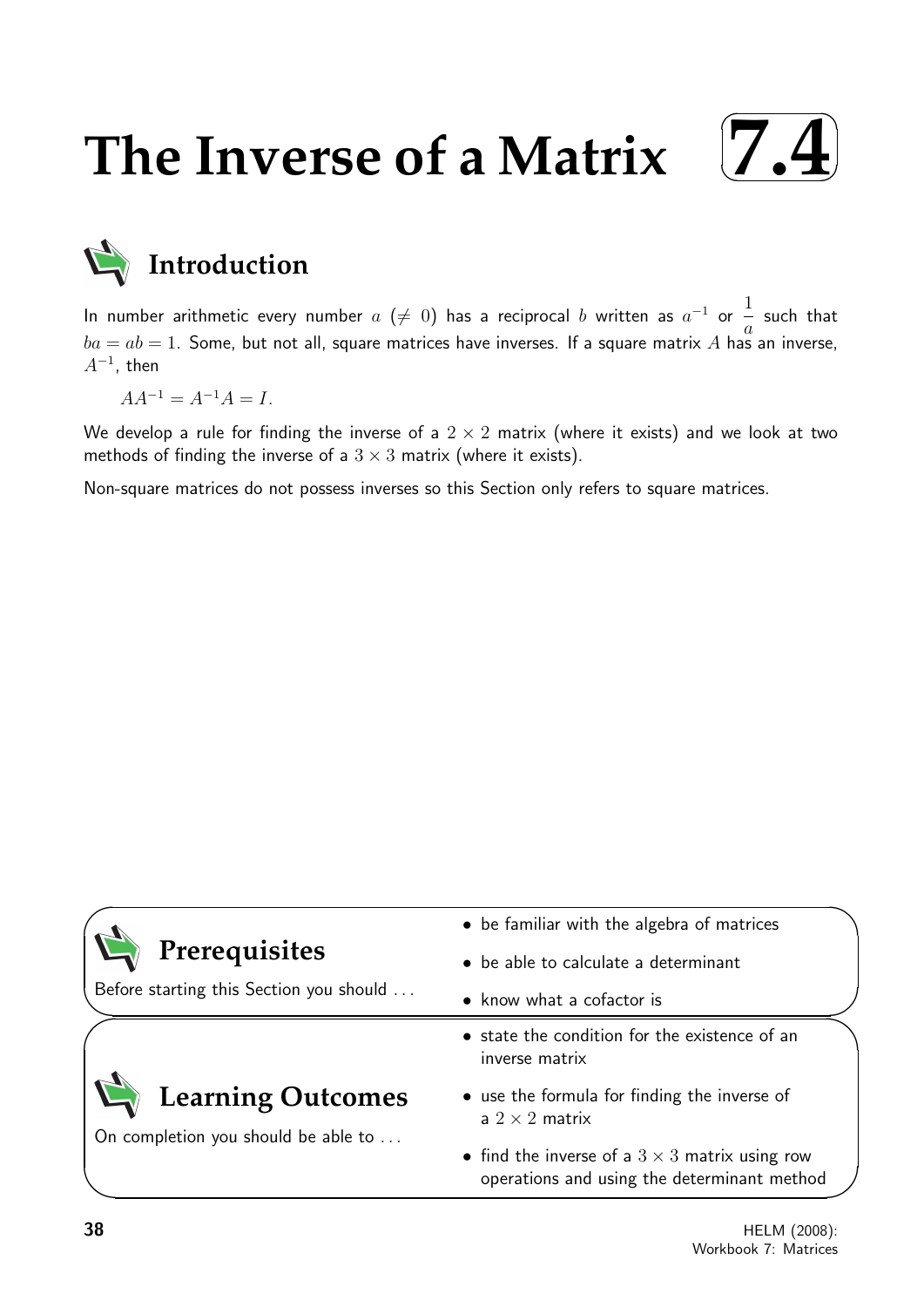

### **1. The inverse of a square matrix**

We know that any non-zero number  $k$  has an inverse; for example  $2$  has an inverse  $\frac{1}{2}$  or  $2^{-1}.$  The inverse of the number  $k$  is usually written  $\frac{1}{k}$  or, more formally, by  $k^{-1}.$  This numerical inverse has the property that

 $k \times k^{-1} = k^{-1} \times k = 1$ 

We now show that an inverse of a matrix can, in certain circumstances, also be defined.

Given an  $n \times n$  square matrix A, then an  $n \times n$  square matrix B is said to be the **inverse matrix** of A if

 $AB = BA = I$ 

where  $I$  is, as usual, the identity matrix (or unit matrix) of the appropriate size.

#### Solution All we need do is to check that  $AB = BA = I$ .  $AB =$  $\begin{bmatrix} -1 & 1 \\ -2 & 0 \end{bmatrix} \times \frac{1}{2}$ 2  $\begin{bmatrix} 0 & -1 \end{bmatrix}$ 2 −1 1  $=\frac{1}{2}$ 2  $\begin{bmatrix} -1 & 1 \\ -2 & 0 \end{bmatrix}$  ×  $\begin{bmatrix} 0 & -1 \end{bmatrix}$  $2 -1$ 1  $=\frac{1}{2}$ 2  $\left[\begin{array}{cc} 2 & 0 \\ 0 & 2 \end{array}\right] =$  $\left[\begin{array}{cc} 1 & 0 \\ 0 & 1 \end{array}\right]$

The reader should check that  $BA = I$  also.

We make three important remarks:

- Non-square matrices do not have inverses.
- The inverse of  $A$  is usually written  $A^{-1}$ .
- Not all square matrices have inverses.

**Task** Consider 
$$
A = \begin{bmatrix} 1 & 0 \\ 2 & 0 \end{bmatrix}
$$
, and let  $B = \begin{bmatrix} a & b \\ c & d \end{bmatrix}$  be a possible inverse of A.

(a) Find  $AB$  and  $BA$ :

Your solution

 $AB =$   $BA =$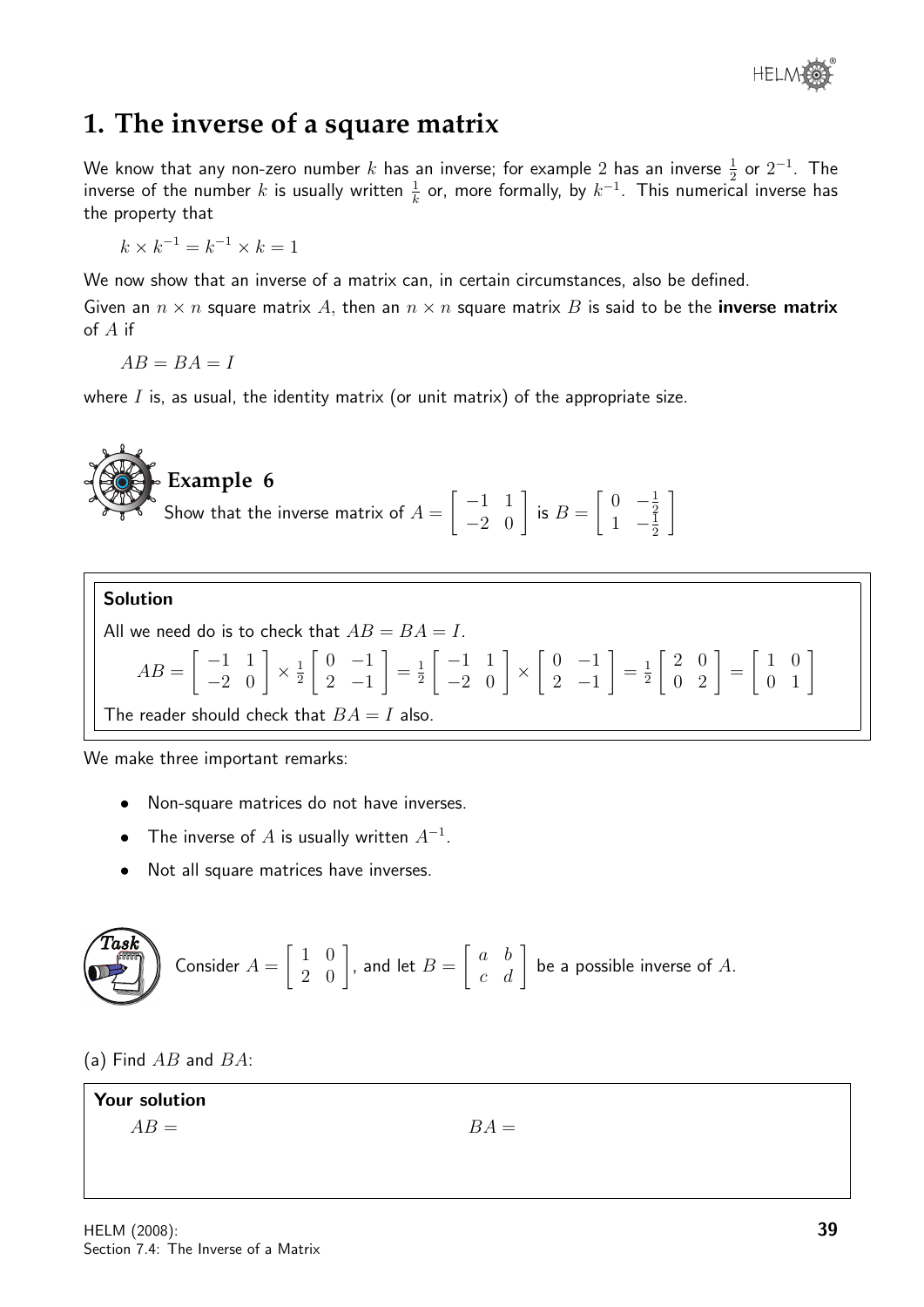Answer  
\n
$$
AB = \begin{bmatrix} a & b \\ 2a & 2b \end{bmatrix}
$$
,  $BA = \begin{bmatrix} a+2b & 0 \\ c+2d & 0 \end{bmatrix}$   
\n(b) Equate the elements of *AB* to those of  $I = \begin{bmatrix} 1 & 0 \\ 0 & 1 \end{bmatrix}$  and solve the resulting equations:  
\nYour solution

### Answer

 $a = 1, b = 0, 2a = 0, 2b = 1.$  Hence  $a = 1, b = 0, a = 0, b = \frac{1}{2}$  $\frac{1}{2}$ . This is not possible!

Hence, we have a contradiction. The matrix  $A$  therefore has no inverse and is said to be a singular matrix. A matrix which has an inverse is said to be non-singular.

• If a matrix has an inverse then that inverse is unique. Suppose  $B$  and  $C$  are both inverses of  $A$ . Then, by definition of the inverse,

 $AB = BA = I$  and  $AC = CA = I$ 

Consider the two ways of forming the product CAB

$$
1. \quad CAB = C(AB) = CI = C
$$

2.  $CAB = (CA)B = IB = B$ .

Hence  $B = C$  and the **inverse is unique**.

There is no such operation as division in matrix algebra.

We do not write  $\frac{B}{4}$ A but rather

$$
A^{-1}B \text{ or } BA^{-1},
$$

depending on the order required.

• Assuming that the square matrix  $A$  has an inverse  $A^{-1}$  then the solution of

the system of equations  $AX = B$  is found by pre-multiplying both sides by  $A^{-1}.$ 

|                               | $AX = B$                |                                |
|-------------------------------|-------------------------|--------------------------------|
| pre-multiplying by $A^{-1}$ : | $A^{-1}(AX) = A^{-1}B,$ |                                |
| using associativity:          | $A^{-1}A)X = A^{-1}B$   |                                |
| using $A^{-1}A = I$ :         | $IX = A^{-1}B.$         |                                |
| using property of $I$ :       | $X = A^{-1}B$           | which is the solution we seek. |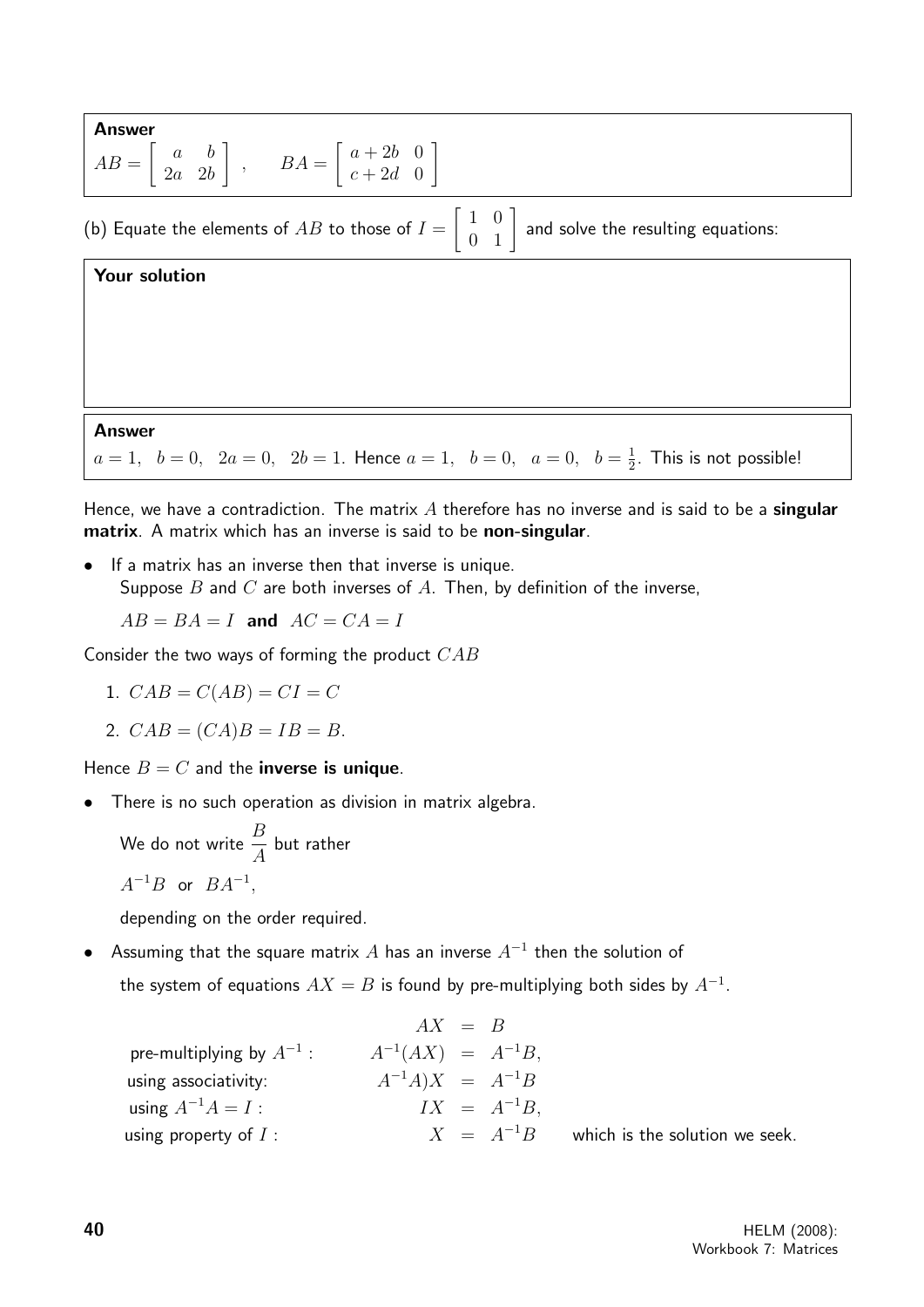### **2. The inverse of a 2**×**2 matrix**

In this subsection we show how the inverse of a  $2 \times 2$  matrix can be obtained (if it exists).

 $\widehat{T}$ as $\widehat{k}$ Form the matrix products  $AB$  and  $BA$  where  $A =$  $\begin{bmatrix} a & b \\ c & d \end{bmatrix}$  and  $B =$  $\left[\begin{array}{cc} d & -b \\ -c & a \end{array}\right]$ 

Your solution

 $AB =$   $BA =$ 

Answer

$$
AB = \begin{bmatrix} ad - bc & 0 \\ 0 & ad - bc \end{bmatrix} = (ad - bc) \begin{bmatrix} 1 & 0 \\ 0 & 1 \end{bmatrix} = (ad - bc)I
$$

$$
BA = \begin{bmatrix} ad - bc & 0 \\ 0 & ad - bc \end{bmatrix} = (ad - bc)I
$$

You will see that had we chosen  $C=\emptyset$  $\frac{1}{ad-bc}\left[\begin{array}{cc} d & -b\ -c & a \end{array}\right]$  instead of  $B$  then both products  $AC$ and  $CA$  will be equal to  $I$ . This requires  $ad-\bar{b}c\neq 0.$  Hence this matrix  $C$  is the inverse of  $A.$ However, note, that if  $ad-bc=0$  then  $A$  has **no inverse**. (Note that for the matrix  $A=$  $\sqrt{ }$ 1 0  $\begin{bmatrix} 1 & 0 \\ 2 & 0 \end{bmatrix}$ , which occurred in the last task,  $ad - bc = 1 \times 0 - 0 \times 2 = 0$  confirming, as we found, that A has no inverse.)



### The Inverse of a 2×2 Matrix

If  $ad - bc \neq 0$  then the  $2 \times 2$  matrix  $A =$  $\begin{bmatrix} a & b \\ c & d \end{bmatrix}$  has a (unique) inverse given by  $A^{-1} = \frac{1}{ad - bc} \left[ \begin{array}{cc} d & -b \\ -c & a \end{array} \right]$ 

Note that  $ad - bc = |A|$ , the determinant of the matrix A. In words: To find the inverse of a  $2 \times 2$  matrix A we interchange the diagonal elements, change the sign of the other two elements, and then divide by the determinant of  $A$ .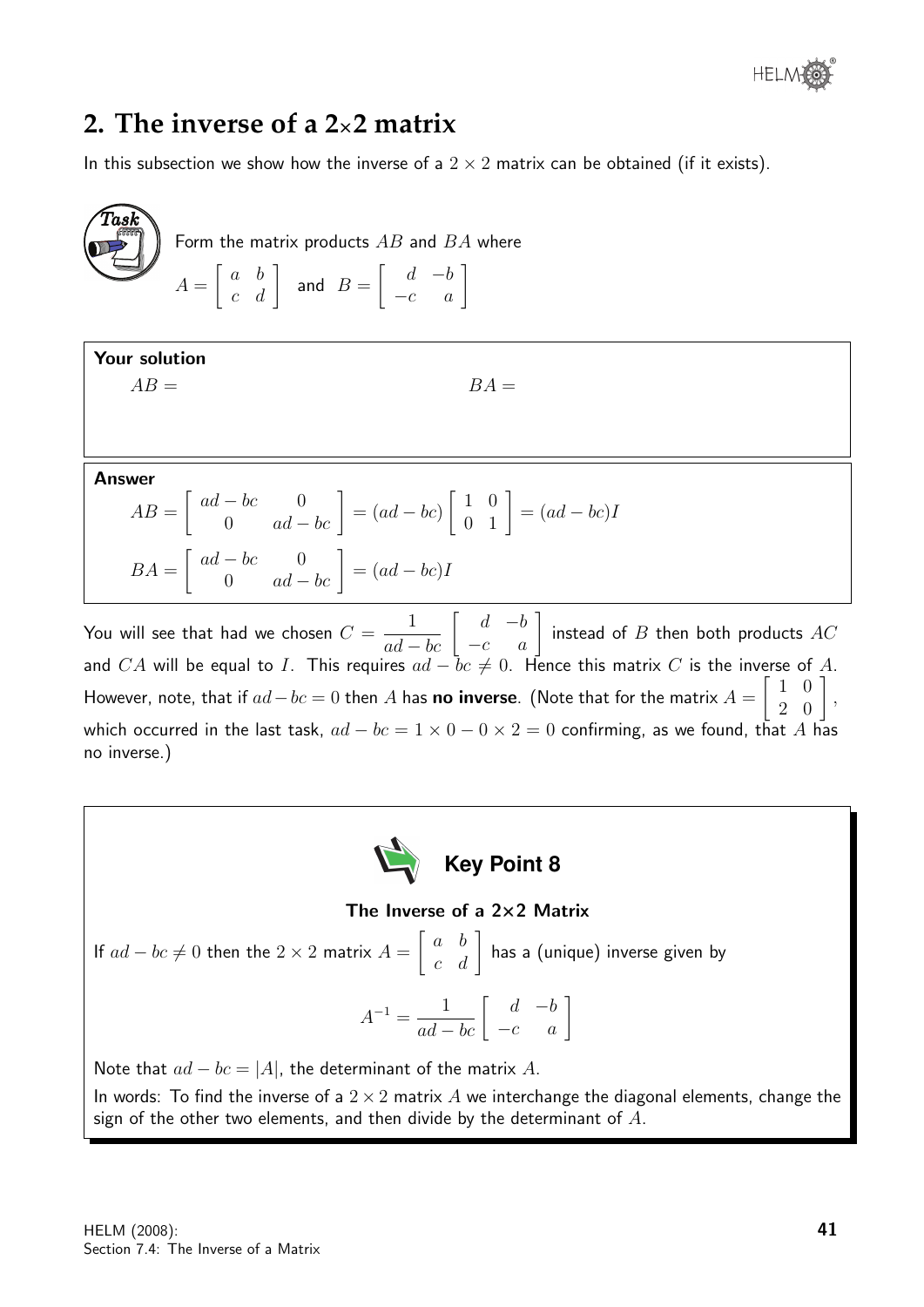

Which of the following matrices has an inverse?

$$
A = \begin{bmatrix} 1 & 0 \\ 2 & 3 \end{bmatrix}, B = \begin{bmatrix} 1 & 1 \\ -1 & 1 \end{bmatrix}, C = \begin{bmatrix} 1 & -1 \\ -2 & 2 \end{bmatrix}, D = \begin{bmatrix} 1 & 0 \\ 0 & 1 \end{bmatrix}
$$

### Your solution

Answer

 $|A| = 1 \times 3 - 0 \times 2 = 3$ ;  $|B| = 1 + 1 = 2$ ;  $|C| = 2 - 2 = 0$ ;  $|D| = 1 - 0 = 1$ . Therefore,  $A$ ,  $B$  and  $D$  each has an inverse.  $C$  does not because it has a zero determinant.



Find the inverses of the matrices  $A$ ,  $B$  and  $D$  in the previous Task.

Use Key Point 8:



through an angle  $\theta$  in an  $xy$ -plane about the origin. The matrix B represents a rotation **clockwise** through an angle  $\theta$ . It is given therefore by

$$
B = \begin{bmatrix} \cos(-\theta) & \sin(-\theta) \\ -\sin(-\theta) & \cos(-\theta) \end{bmatrix} = \begin{bmatrix} \cos\theta & -\sin\theta \\ \sin\theta & \cos\theta \end{bmatrix}
$$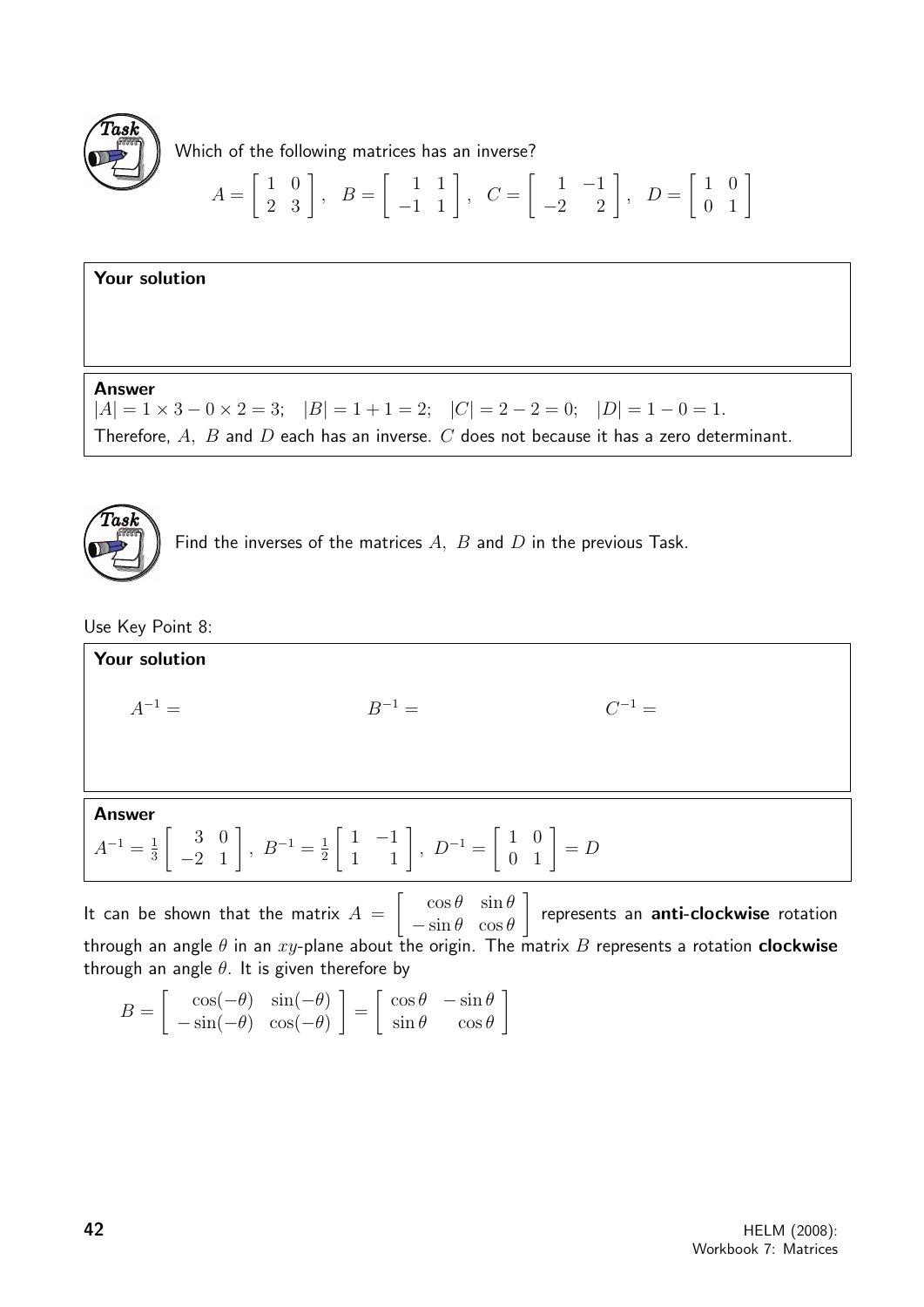

Form the products  $AB$  and  $BA$  for these 'rotation matrices'. Confirm that  $B$  is the inverse matrix of A.

| Your solution                                                                                                                                                                                                                                                                                                                                                                                                                                       |
|-----------------------------------------------------------------------------------------------------------------------------------------------------------------------------------------------------------------------------------------------------------------------------------------------------------------------------------------------------------------------------------------------------------------------------------------------------|
| $AB =$                                                                                                                                                                                                                                                                                                                                                                                                                                              |
|                                                                                                                                                                                                                                                                                                                                                                                                                                                     |
|                                                                                                                                                                                                                                                                                                                                                                                                                                                     |
|                                                                                                                                                                                                                                                                                                                                                                                                                                                     |
|                                                                                                                                                                                                                                                                                                                                                                                                                                                     |
|                                                                                                                                                                                                                                                                                                                                                                                                                                                     |
|                                                                                                                                                                                                                                                                                                                                                                                                                                                     |
|                                                                                                                                                                                                                                                                                                                                                                                                                                                     |
|                                                                                                                                                                                                                                                                                                                                                                                                                                                     |
|                                                                                                                                                                                                                                                                                                                                                                                                                                                     |
|                                                                                                                                                                                                                                                                                                                                                                                                                                                     |
|                                                                                                                                                                                                                                                                                                                                                                                                                                                     |
|                                                                                                                                                                                                                                                                                                                                                                                                                                                     |
|                                                                                                                                                                                                                                                                                                                                                                                                                                                     |
|                                                                                                                                                                                                                                                                                                                                                                                                                                                     |
|                                                                                                                                                                                                                                                                                                                                                                                                                                                     |
| $BA =$                                                                                                                                                                                                                                                                                                                                                                                                                                              |
|                                                                                                                                                                                                                                                                                                                                                                                                                                                     |
|                                                                                                                                                                                                                                                                                                                                                                                                                                                     |
|                                                                                                                                                                                                                                                                                                                                                                                                                                                     |
|                                                                                                                                                                                                                                                                                                                                                                                                                                                     |
|                                                                                                                                                                                                                                                                                                                                                                                                                                                     |
|                                                                                                                                                                                                                                                                                                                                                                                                                                                     |
|                                                                                                                                                                                                                                                                                                                                                                                                                                                     |
|                                                                                                                                                                                                                                                                                                                                                                                                                                                     |
|                                                                                                                                                                                                                                                                                                                                                                                                                                                     |
|                                                                                                                                                                                                                                                                                                                                                                                                                                                     |
|                                                                                                                                                                                                                                                                                                                                                                                                                                                     |
|                                                                                                                                                                                                                                                                                                                                                                                                                                                     |
|                                                                                                                                                                                                                                                                                                                                                                                                                                                     |
|                                                                                                                                                                                                                                                                                                                                                                                                                                                     |
|                                                                                                                                                                                                                                                                                                                                                                                                                                                     |
| <b>Answer</b>                                                                                                                                                                                                                                                                                                                                                                                                                                       |
|                                                                                                                                                                                                                                                                                                                                                                                                                                                     |
| $AB = \begin{bmatrix} \cos \theta & \sin \theta \\ -\sin \theta & \cos \theta \end{bmatrix} \begin{bmatrix} \cos \theta & -\sin \theta \\ \sin \theta & \cos \theta \end{bmatrix}$<br>= $\begin{bmatrix} \cos^2 \theta + \sin^2 \theta & -\cos \theta \sin \theta + \sin \theta \cos \theta \\ -\sin \theta \cos \theta + \cos \theta \sin \theta & \sin^2 \theta + \cos^2 \theta \end{bmatrix} = \begin{bmatrix} 1 & 0 \\ 0 & 1 \end{bmatrix} = I$ |
|                                                                                                                                                                                                                                                                                                                                                                                                                                                     |
|                                                                                                                                                                                                                                                                                                                                                                                                                                                     |
|                                                                                                                                                                                                                                                                                                                                                                                                                                                     |
|                                                                                                                                                                                                                                                                                                                                                                                                                                                     |
|                                                                                                                                                                                                                                                                                                                                                                                                                                                     |
| Similarly, $BA = I$                                                                                                                                                                                                                                                                                                                                                                                                                                 |
| Effectively: a rotation through an angle $\theta$ followed by a rotation through angle $-\theta$ is equivalent to                                                                                                                                                                                                                                                                                                                                   |

zero rotation.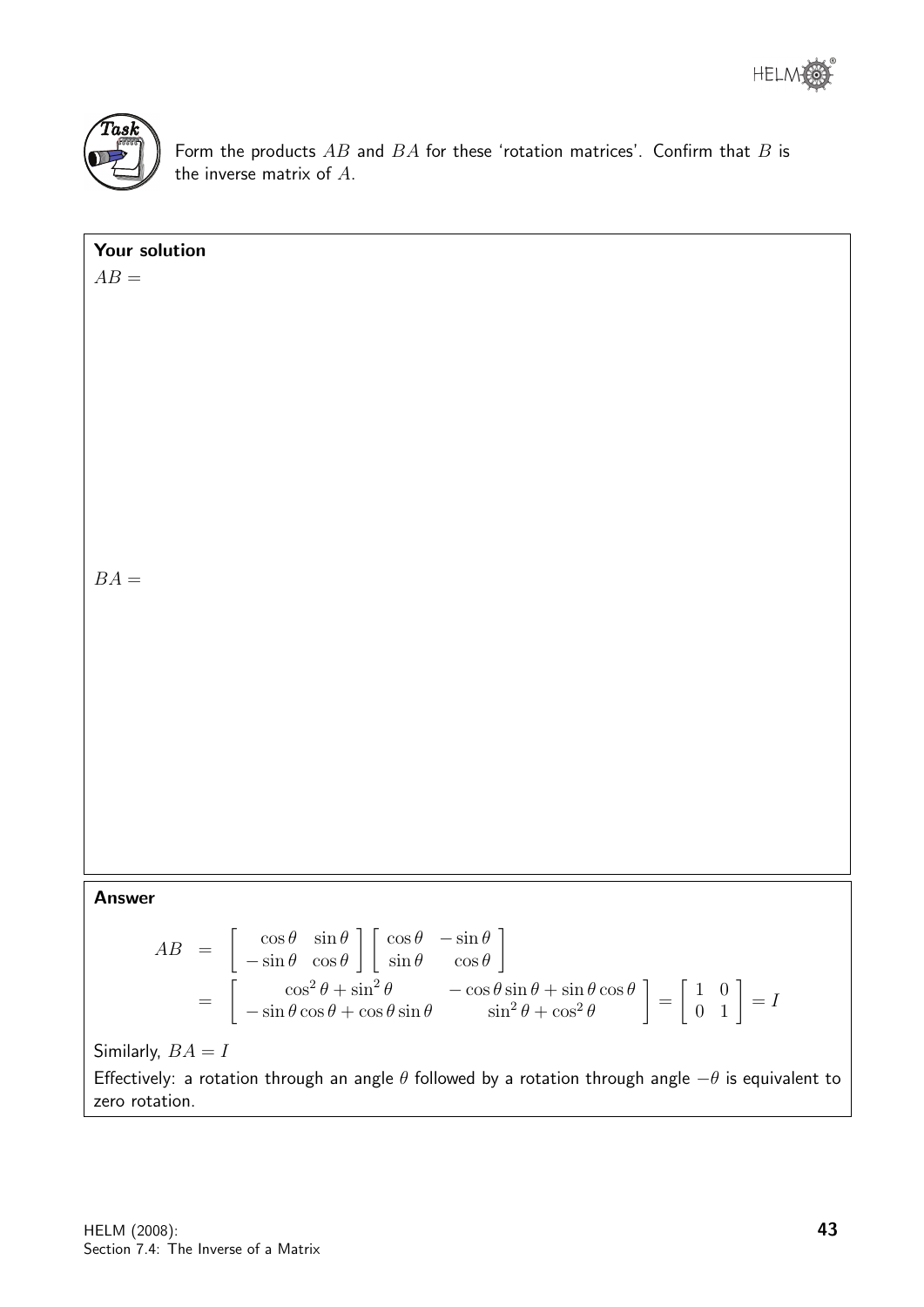## **3. The inverse of a 3**×**3 matrix - Gauss elimination method**

It is true, in general, that if the determinant of a matrix is zero then that matrix has no inverse. If the determinant is non-zero then the matrix has a (unique) inverse. In this Section and the next we look at two ways of finding the inverse of a  $3\times3$  matrix; larger matrices can be inverted by the same methods - the process is more tedious and takes longer. The  $2 \times 2$  case could be handled similarly but as we have seen we have a simple formula to use.

The method we now describe for finding the inverse of a matrix has many similarities to a technique used to obtain solutions of simultaneous equations. This method involves operating on the rows of a matrix in order to reduce it to a unit matrix.

The row operations we shall use are

- (i) interchanging two rows
- (ii) multiplying a row by a constant factor
- (iii) adding a multiple of one row to another.

Note that in (ii) and (iii) the multiple could be negative or fractional, or both.

The Gauss elimination method is outlined in the following Key Point:



• It is more efficient to do the two reductions,  $A$  to  $I$  and  $I$  to  $A^{-1}$ , simultaneously.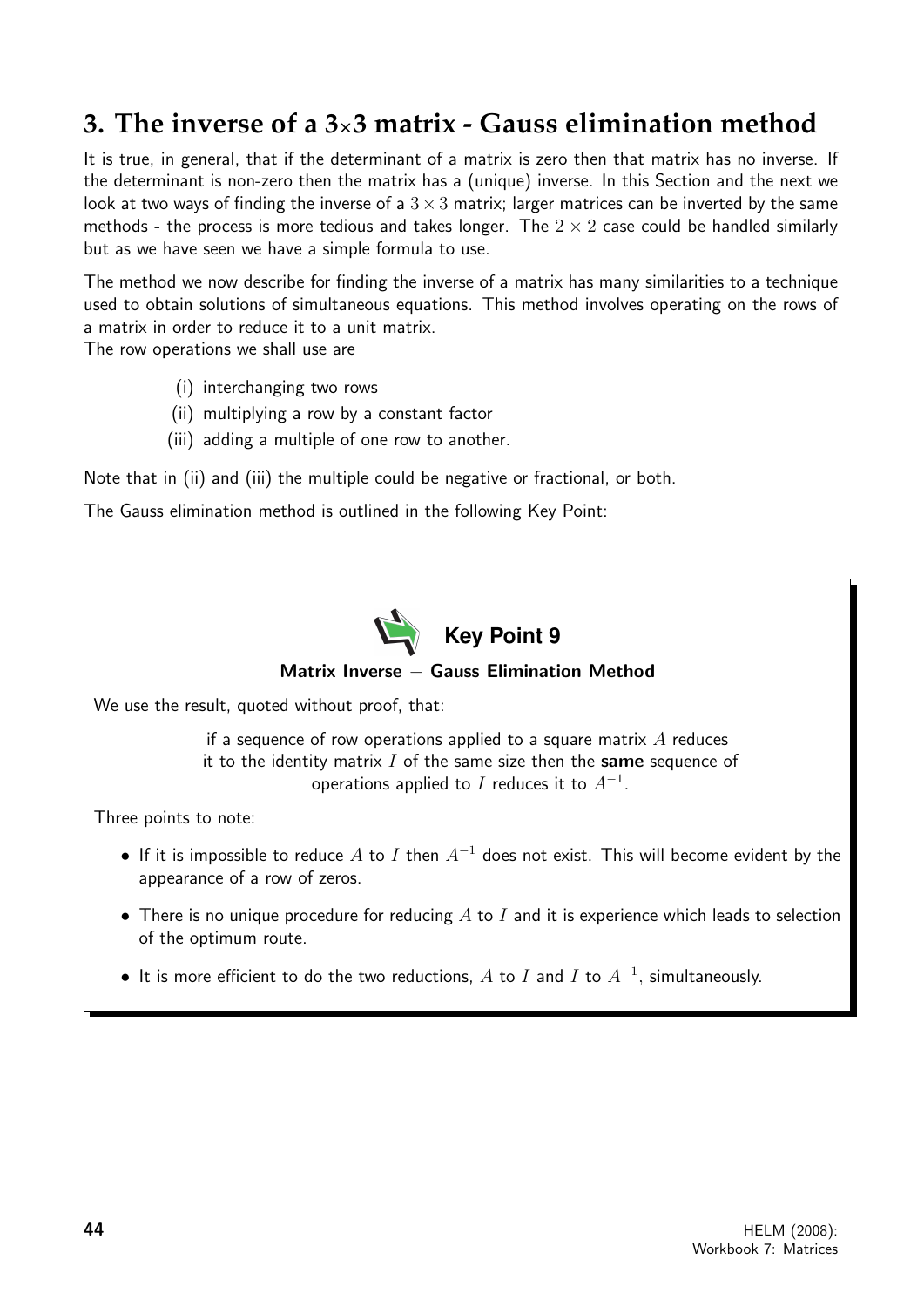

Suppose we wish to find the inverse of the matrix

$$
A = \left[ \begin{array}{rrr} 1 & 3 & 3 \\ 1 & 4 & 3 \\ 2 & 7 & 7 \end{array} \right]
$$

We first place  $A$  and  $I$  adjacent to each other.

| $\begin{bmatrix} 1 & 3 & 3 \end{bmatrix}$                            |  |  |                                                                                     |
|----------------------------------------------------------------------|--|--|-------------------------------------------------------------------------------------|
|                                                                      |  |  |                                                                                     |
| $\left[\begin{array}{ccc} 1 & 4 & 3 \\ 2 & 7 & 7 \end{array}\right]$ |  |  | $\left[ \begin{array}{ccc} 1 & 0 & 0 \\ 0 & 1 & 0 \\ 0 & 0 & 1 \end{array} \right]$ |

### Phase 1

We now proceed by changing the columns of  $A$  left to right to reduce  $A$  to the form  $\sqrt{ }$  $\overline{\phantom{a}}$ 1 ∗ ∗ 0 1 ∗ 0 0 1 1  $\overline{1}$ 

where \* can be any number. This form is called upper triangular. First we subtract row 1 from row 2 and twice row 1 from row 3. 'Row' refers to both matrices.

|     |  | $\begin{bmatrix} 1 & 3 & 3 \end{bmatrix}$ $\begin{bmatrix} 1 & 0 & 0 \end{bmatrix}$ |  |                                                                                                                                                                                         |  |  |  |
|-----|--|-------------------------------------------------------------------------------------|--|-----------------------------------------------------------------------------------------------------------------------------------------------------------------------------------------|--|--|--|
| 143 |  |                                                                                     |  | $\begin{bmatrix} 1 & 0 & 0 \\ 0 & 1 & 0 \end{bmatrix}$ $R2 - R1 \Rightarrow \begin{bmatrix} 1 & 3 & 3 \\ 0 & 1 & 0 \end{bmatrix} \begin{bmatrix} 1 & 0 & 0 \\ -1 & 1 & 0 \end{bmatrix}$ |  |  |  |
|     |  |                                                                                     |  | $\begin{bmatrix} 2 & 7 & 7 \end{bmatrix}$ $\begin{bmatrix} 0 & 0 & 1 \end{bmatrix}$ $R3 - 2R1$ $\begin{bmatrix} 0 & 1 & 1 \end{bmatrix}$ $\begin{bmatrix} -2 & 0 & 1 \end{bmatrix}$     |  |  |  |

Now we subtract row 2 from row 3

|  |  |  | $\begin{bmatrix} 1 & 3 & 3 \\ 0 & 1 & 0 \\ 0 & 1 & 1 \end{bmatrix} \quad \begin{bmatrix} 1 & 0 & 0 \\ -1 & 1 & 0 \\ -2 & 0 & 1 \end{bmatrix} \quad R3 - R2 \quad \Rightarrow \begin{bmatrix} 1 & 3 & 3 \\ 0 & 1 & 0 \\ 0 & 0 & 1 \end{bmatrix} \begin{bmatrix} 1 & 0 & 0 \\ -1 & 1 & 0 \\ -1 & -1 & 1 \end{bmatrix}$ |  |  |  |  |
|--|--|--|----------------------------------------------------------------------------------------------------------------------------------------------------------------------------------------------------------------------------------------------------------------------------------------------------------------------|--|--|--|--|

### Phase 2

This consists of continuing the row operations to reduce the elements above the leading diagonal to zero.

We proceed right to left. We subtract 3 times row 3 from row 1 (the elements in row 2 column 3 is already zero.)

$$
\begin{bmatrix} 1 & 3 & 3 \ 0 & 1 & 0 \ 0 & 0 & 1 \end{bmatrix} \begin{bmatrix} 1 & 0 & 0 \ -1 & 1 & 0 \ 1 & 1 & 1 \end{bmatrix} R1 - 3R3 \Rightarrow \begin{bmatrix} 1 & 3 & 0 \ 0 & 1 & 0 \ 0 & 0 & 1 \end{bmatrix} \begin{bmatrix} 4 & 3 & -3 \ -1 & 1 & 0 \ -1 & -1 & 1 \end{bmatrix}
$$

Finally we subtract 3 times row 2 from row 1.

$$
\begin{bmatrix} 1 & 3 & 0 \ 0 & 1 & 0 \ 0 & 0 & 1 \end{bmatrix} \begin{bmatrix} 4 & 3 & -3 \ -1 & 1 & 0 \ -1 & -1 & 1 \end{bmatrix} R1 - 3R2 \Rightarrow \begin{bmatrix} 1 & 0 & 0 \ 0 & 1 & 0 \ 0 & 0 & 1 \end{bmatrix} \begin{bmatrix} 7 & 0 & -3 \ -1 & 1 & 0 \ -1 & -1 & 1 \end{bmatrix}
$$
  
Then we have  $A^{-1} = \begin{bmatrix} 7 & 0 & -3 \ -1 & 1 & 0 \ -1 & -1 & 1 \end{bmatrix}$ 

(This can be verified by showing that  $AA^{-1} = I$  or  $A^{-1}A = I$ .)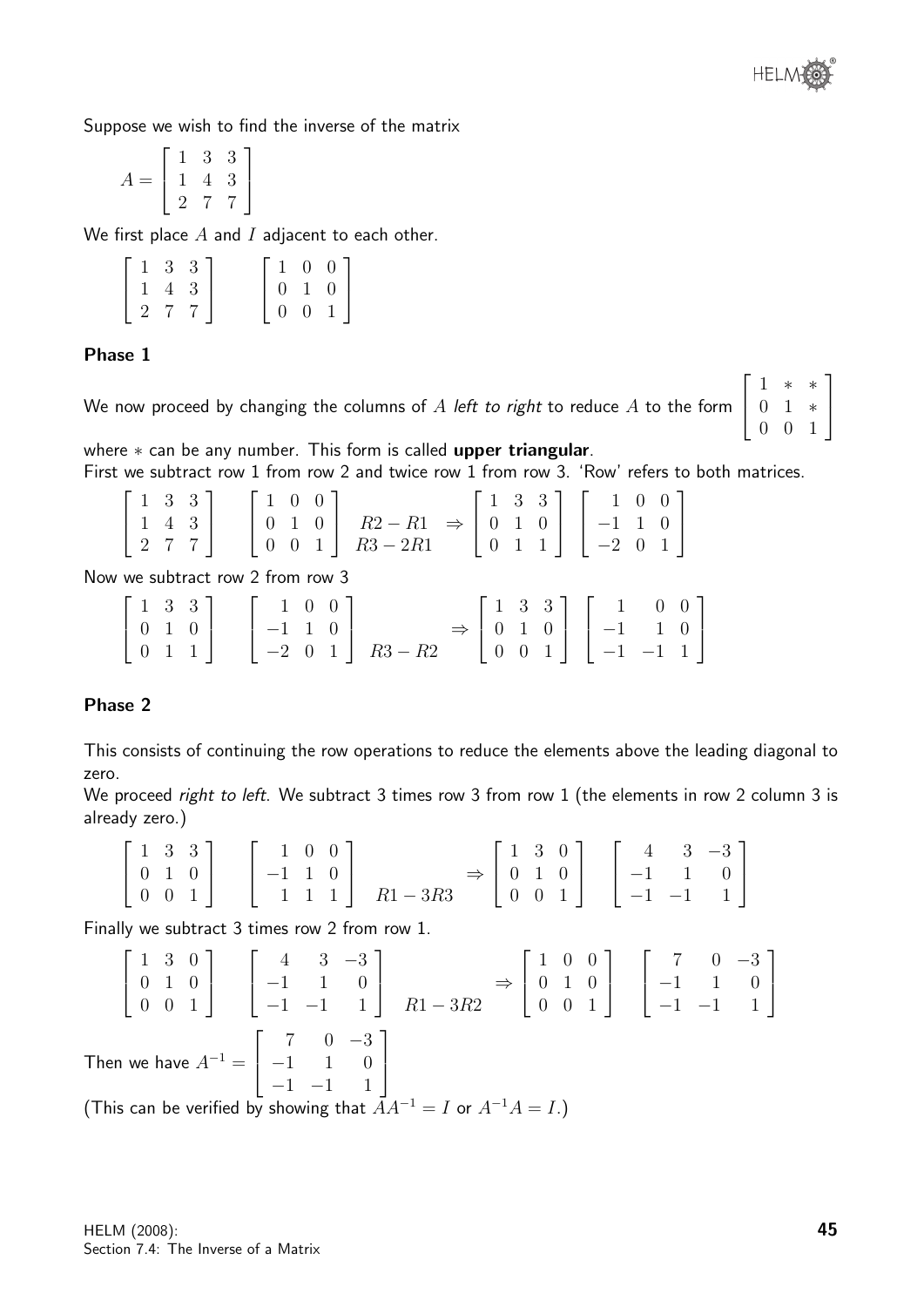

Consider 
$$
A = \begin{bmatrix} 0 & 1 & 1 \\ 2 & 3 & -1 \\ -1 & 2 & 1 \end{bmatrix}
$$
,  $I = \begin{bmatrix} 1 & 0 & 0 \\ 0 & 1 & 0 \\ 0 & 0 & 1 \end{bmatrix}$ .

Use the Gauss elimination method to obtain  $A^{-1}$ .

First interchange rows 1 and 2, then carry out the operation (row  $3) + \frac{1}{2}$ (row 1):

Your solution Answer  $\sqrt{ }$  $\overline{\phantom{a}}$ 0 1 1 2 3 −1  $-1$  2 1 1  $\overline{1}$  $\sqrt{ }$  $\overline{\phantom{a}}$ 1 0 0 0 1 0 0 0 1 1  $\overline{1}$  $R1 \leftrightarrow R2$ ⇒  $\sqrt{ }$  $\overline{\phantom{a}}$ 2 3 −1 0 1 1  $-1$  2 1 1  $\overline{1}$  $\sqrt{ }$  $\overline{\phantom{a}}$ 0 1 0 1 0 0 0 0 1 1  $\overline{1}$  $\sqrt{ }$  $\overline{\phantom{a}}$ 2 3 −1 0 1 1  $-1$  2 1 1  $\overline{1}$  $\sqrt{ }$  $\overline{\phantom{a}}$ 0 1 0 1 0 0 0 0 1 1  $\int R3 + \frac{1}{2}R1$ ⇒  $\sqrt{ }$  $\overline{\phantom{a}}$ 2 3 −1 0 1 1  $0 \frac{7}{2}$ 2 1 2 1  $\overline{1}$  $\sqrt{ }$  $\overline{\phantom{a}}$ 0 1 0 1 0 0  $0 \frac{1}{2}$  $rac{1}{2}$  1 1  $\overline{1}$ 

Now carry out the operation (row 3)  $-\frac{7}{2}$  $\frac{7}{2}$ (row 2) followed by (row  $1)-\frac{1}{3}$  $\frac{1}{3}$ (row 3) and  $({\sf row}\ 2)+\frac{1}{3}({\sf row}\ 3)$ :

Your solution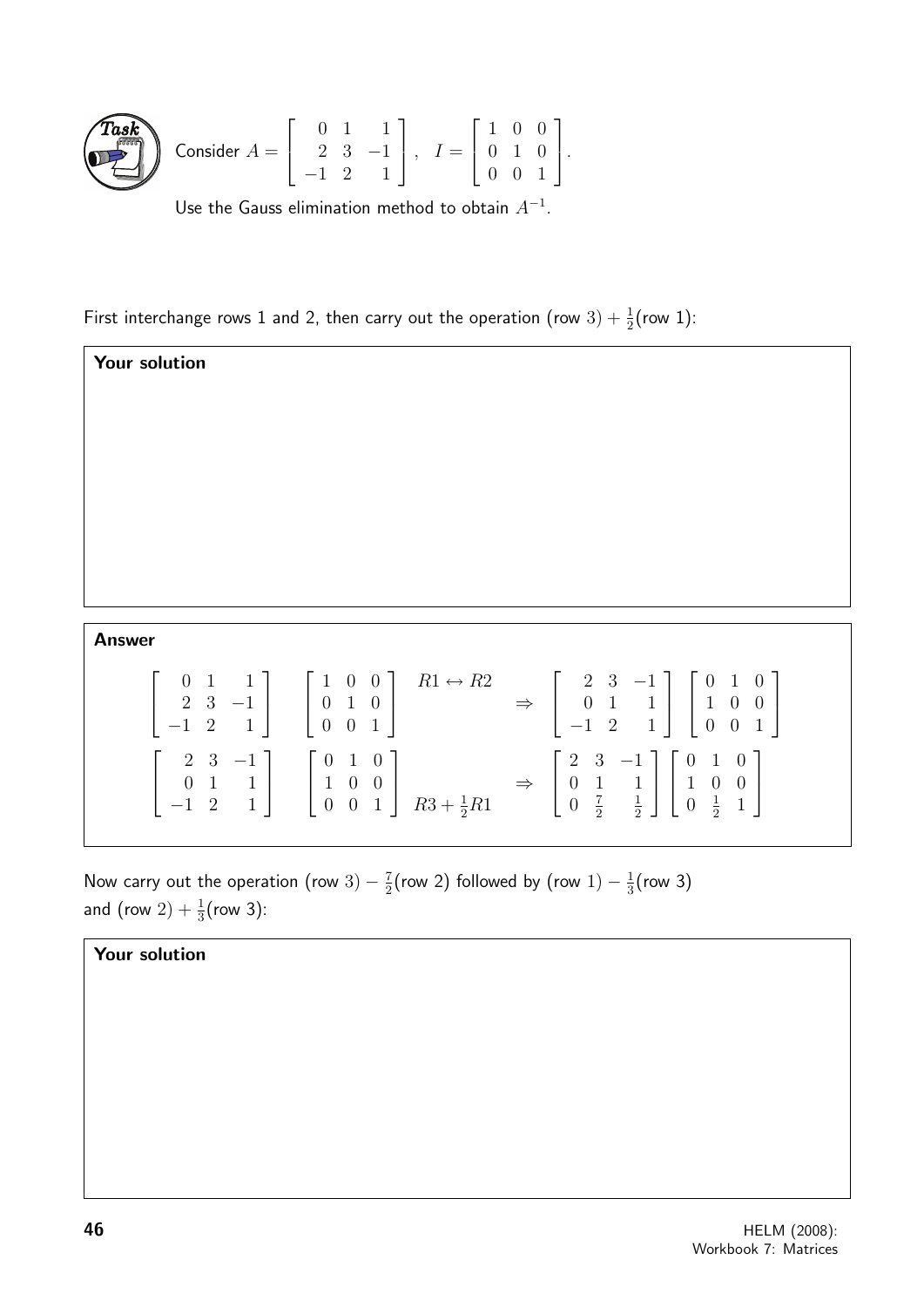

Answer

| $\begin{bmatrix} 2 & 3 & -1 \\ 0 & 1 & 1 \\ 0 & \frac{7}{2} & \frac{1}{2} \end{bmatrix} \begin{bmatrix} 0 & 1 & 0 \\ 1 & 0 & 0 \\ 0 & \frac{1}{2} & 1 \end{bmatrix} R3 - \frac{7}{2}R2 \Rightarrow \begin{bmatrix} 2 & 3 & -1 \\ 0 & 1 & 1 \\ 0 & 0 & -3 \end{bmatrix} \begin{bmatrix} 0 & 1 & 0 \\ 1 & 0 & 0 \\ -\frac{7}{2} & \frac{1}{2} & 1 \end{bmatrix}$                                                                                           |  |
|----------------------------------------------------------------------------------------------------------------------------------------------------------------------------------------------------------------------------------------------------------------------------------------------------------------------------------------------------------------------------------------------------------------------------------------------------------|--|
| $\left[\begin{array}{ccc} 2 & 3 & -1 \\ 0 & 1 & 1 \\ 0 & 0 & -3 \end{array}\right] \quad \left[\begin{array}{ccc} 0 & 1 & 0 \\ 1 & 0 & 0 \\ -\frac{7}{2} & \frac{1}{2} & 1 \end{array}\right] \begin{array}{ccc} R1-\frac{1}{3}R3 \\ R2+\frac{1}{3}R3 \\ \end{array} \Rightarrow \quad \left[\begin{array}{ccc} 2 & 3 & 0 \\ 0 & 1 & 0 \\ 0 & 0 & -3 \end{array}\right] \left[\begin{array}{ccc} +\frac{7}{6} & +\frac{5}{6} & -\frac{1}{3} \\ -\frac{1$ |  |

Next, subtract 3 times row 2 from row 1, then, divide row 1 by 2 and row 3 by  $(-3)$ . Finally identify  $A^{-1}$ :

| Your solution |                                                                                                                                                                                                                                                                                                                                                                                                                                                                             |
|---------------|-----------------------------------------------------------------------------------------------------------------------------------------------------------------------------------------------------------------------------------------------------------------------------------------------------------------------------------------------------------------------------------------------------------------------------------------------------------------------------|
|               |                                                                                                                                                                                                                                                                                                                                                                                                                                                                             |
|               |                                                                                                                                                                                                                                                                                                                                                                                                                                                                             |
|               |                                                                                                                                                                                                                                                                                                                                                                                                                                                                             |
|               |                                                                                                                                                                                                                                                                                                                                                                                                                                                                             |
|               |                                                                                                                                                                                                                                                                                                                                                                                                                                                                             |
|               |                                                                                                                                                                                                                                                                                                                                                                                                                                                                             |
| <b>Answer</b> |                                                                                                                                                                                                                                                                                                                                                                                                                                                                             |
|               | $\left[\begin{array}{ccc} 2 & 3 & 0 \\ 0 & 1 & 0 \\ 0 & 0 & -3 \end{array}\right] \left[\begin{array}{ccc} \frac{7}{6} & \frac{5}{6} & -\frac{1}{3} \\ -\frac{1}{6} & \frac{1}{6} & \frac{1}{3} \\ \end{array}\right] \left[\begin{array}{ccc} R1-3R2 \\ & \Rightarrow \end{array}\right] \Rightarrow \left[\begin{array}{ccc} 2 & 0 & 0 \\ 0 & 1 & 0 \\ 0 & 0 & -3 \end{array}\right] \left[\begin{array}{ccc} \frac{2\sqrt{3}}{6} & \frac{2}{6} & -\frac{2}{3} \\ -\frac$ |
|               | $\begin{bmatrix} 2 & 0 & 0 \\ 0 & 1 & 0 \\ 0 & 0 & -3 \end{bmatrix}$ $\begin{bmatrix} \frac{10}{6} & \frac{2}{6} & -\frac{4}{3} \\ -\frac{1}{6} & \frac{1}{6} & \frac{1}{3} \\ -\frac{7}{6} & 1 & 1 \end{bmatrix}$ $\begin{aligned} R1 \div 2 \\ R3 \div (-3) \end{aligned}$ $\Rightarrow$ $\begin{bmatrix} 1 & 0 & 0 \\ 0 & 1 & 0 \\ 0 & 0 & 1 \end{bmatrix}$ $\begin{bmatrix} \frac{3}{6} & \frac{1}{6} & -\frac{$                                                        |
|               | Hence $A^{-1} = \begin{bmatrix} \frac{5}{6} & \frac{1}{6} & -\frac{2}{3} \\ -\frac{1}{6} & \frac{1}{6} & \frac{1}{3} \\ \frac{7}{6} & -\frac{1}{6} & -\frac{1}{3} \end{bmatrix} = \frac{1}{6} \begin{bmatrix} 5 & 1 & -4 \\ -1 & 1 & 2 \\ 7 & -1 & -2 \end{bmatrix}$                                                                                                                                                                                                        |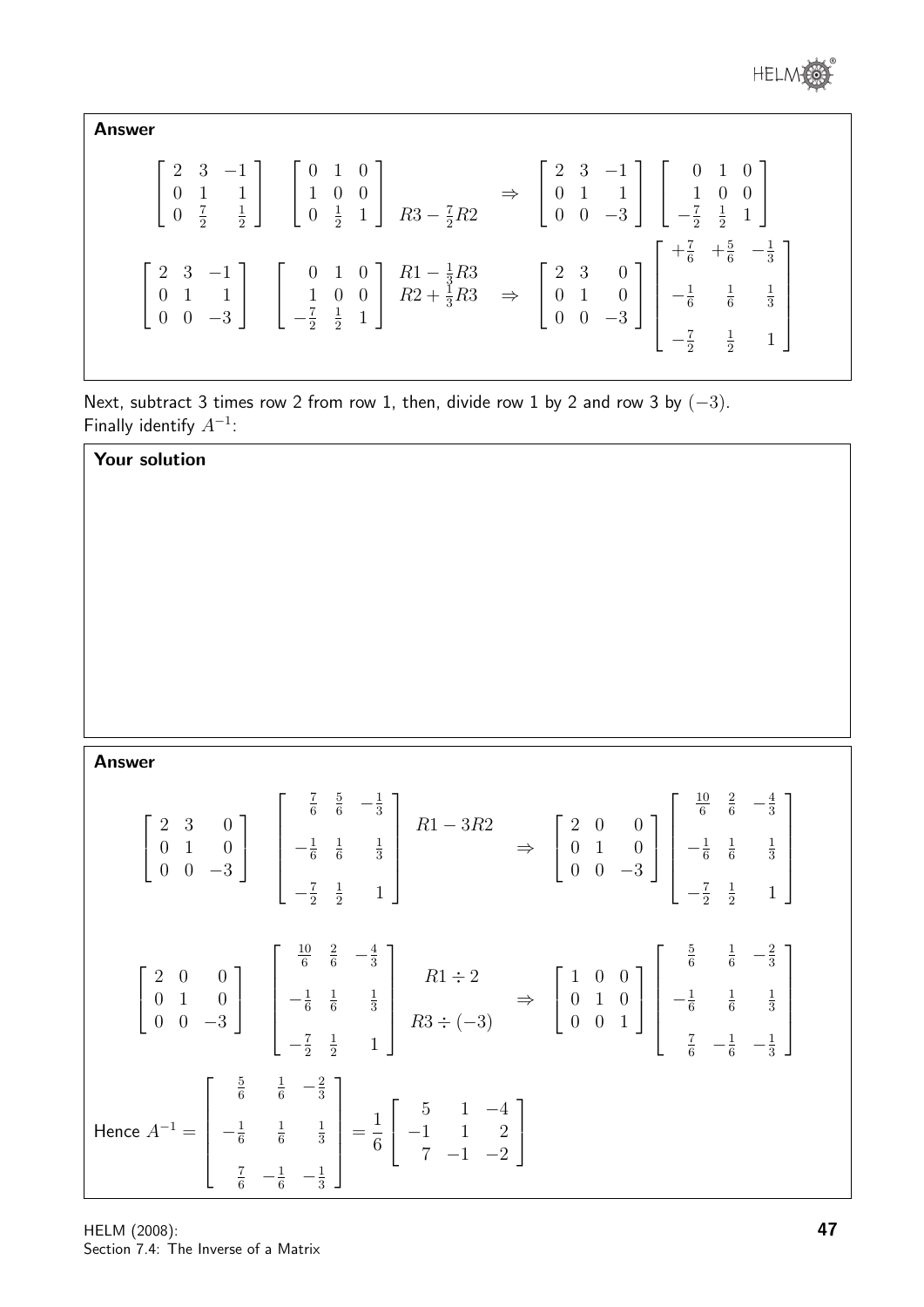### **4. The inverse of a 3**×**3 matrix - determinant method**

This method which employs determinants, is of importance from a theoretical perspective. The numerical computations involved are too heavy for matrices of higher order than  $3 \times 3$  and in such cases the Gauss elimination approach is prefered.

To obtain  $A^{-1}$  using the determinant approach the steps in the following keypoint are followed:



**Task**  
Find the inverse of 
$$
A = \begin{bmatrix} 0 & 1 & 1 \\ 2 & 3 & -1 \\ -1 & 2 & 1 \end{bmatrix}
$$
. This will require five stages.

(a) First find  $|A|$ :

Your solution Answer  $|A| = 0 \times 5 + 1 \times (-1) + 1 \times 7 = 6$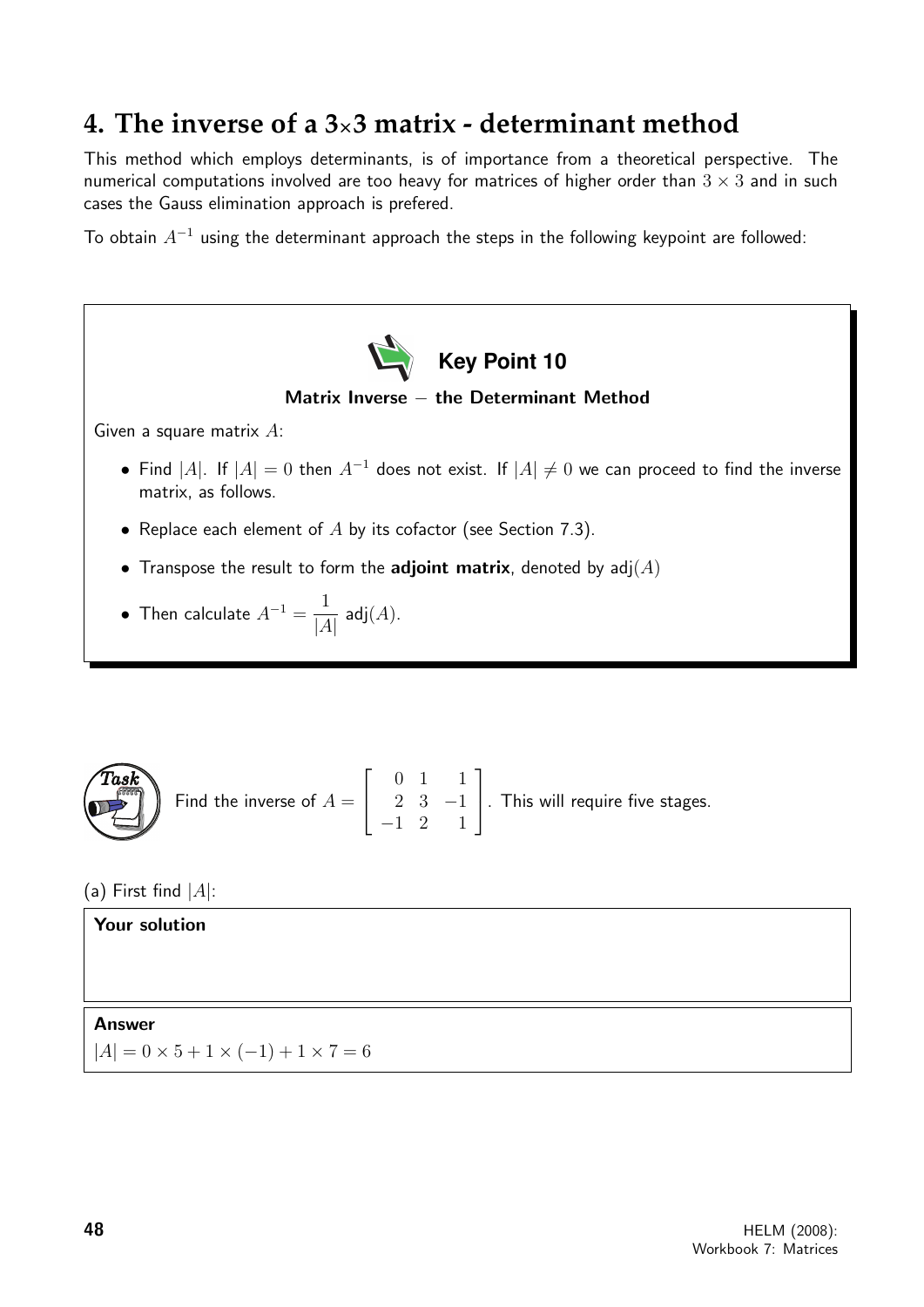

(b) Now replace each element of  $A$  by its minor:

### Your solution

#### Answer

|  | $\begin{bmatrix} 3 & -1 \\ 2 & 1 \end{bmatrix}$ $\begin{bmatrix} 2 & -1 \\ -1 & 1 \end{bmatrix}$ $\begin{bmatrix} 2 & 3 \\ -1 & 2 \end{bmatrix}$                                                                                                 |  |
|--|--------------------------------------------------------------------------------------------------------------------------------------------------------------------------------------------------------------------------------------------------|--|
|  | $\begin{vmatrix} 1 & 1 & 1 \\ 2 & 1 & 1 \end{vmatrix}$ $\begin{vmatrix} 0 & 1 & 1 \\ -1 & 1 & 1 \end{vmatrix}$ $\begin{vmatrix} 0 & 1 & 1 \\ -1 & 2 & 1 \end{vmatrix}$ = $\begin{bmatrix} 5 & 1 & 7 \\ -1 & 1 & 1 \\ -4 & -2 & -2 \end{bmatrix}$ |  |
|  | $\begin{bmatrix} 1 & 1 & 0 & 1 \\ 3 & -1 & 2 & -1 \end{bmatrix}$ $\begin{bmatrix} 0 & 1 & 0 & 1 \\ 2 & 3 & 0 & 0 \end{bmatrix}$                                                                                                                  |  |

(c) Now attach the signs from the array

$$
\begin{array}{cccc} + & - & + & \\ - & + & - & \\ + & - & + & \end{array}
$$

(so that where  $a + sign$  is met no action is taken and where  $a - sign$  is met the sign is changed) to obtain the matrix of cofactors:

### Your solution

### Answer

| 5 | $\frac{1}{2}$ | 7    |
|---|---------------|------|
|   | 1             | $-1$ |
|   | $\mathcal{D}$ | $-2$ |

(d) Then transpose the result to obtain the adjoint matrix:

### Your solution